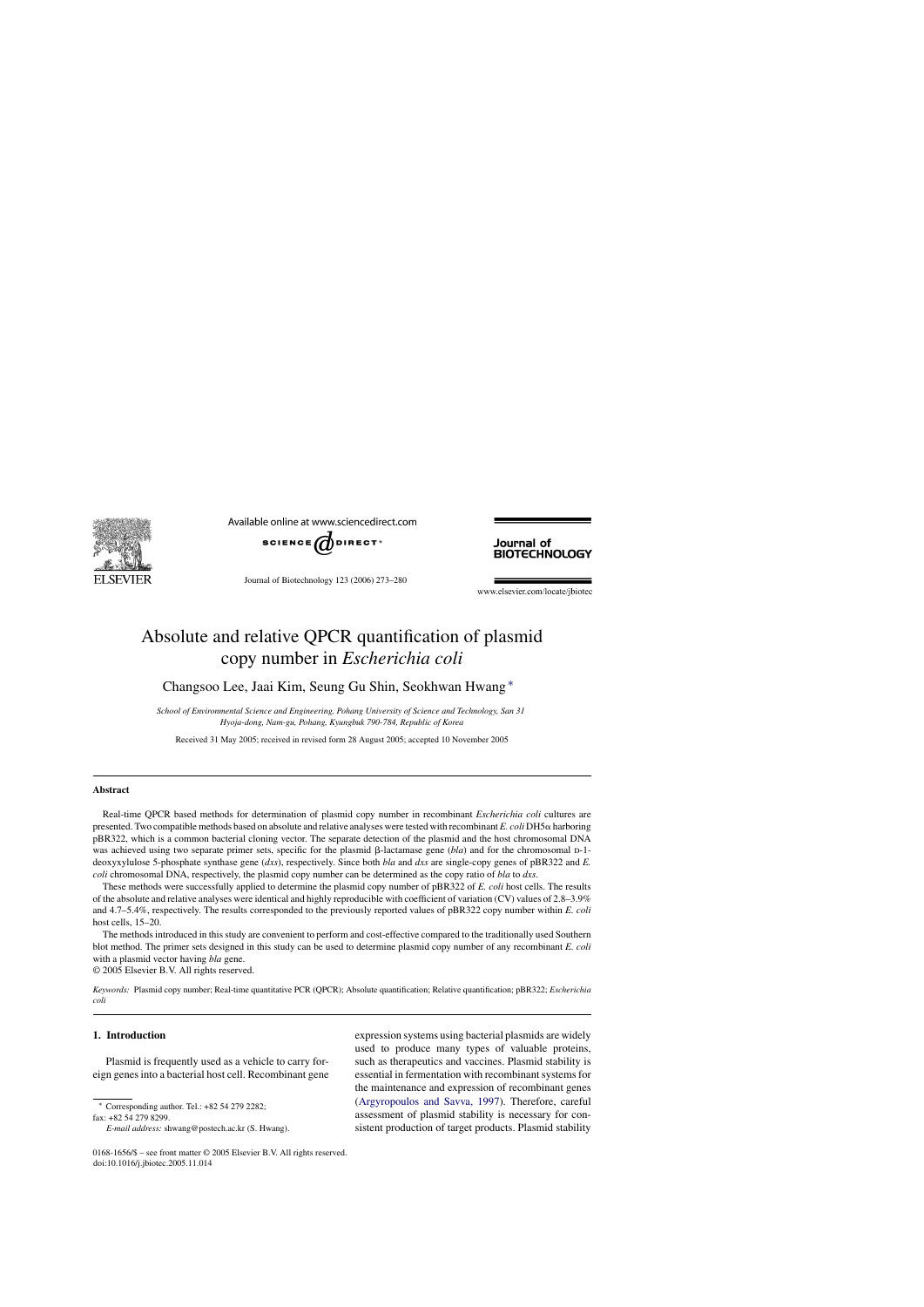also provides an insight into understanding general features of the cells during replication, transcription and translation in the presence of extrachromosomal DNA ([Summers, 1991\).](#page-7-0)

Genetic stability of recombinant plasmid can be evaluated both qualitatively and quantitatively ([Fujimura et al., 1996\).](#page-7-0) Qualitatively, it should be shown that the structure of the inserted gene is stable. Qualitative analysis is generally easy to perform because bacterial plasmids is readily recovered and propagated in host cells. Quantitatively, it should be demonstrated that the copy number of the recombinant plasmid is stable within the host cells. Therefore, a reliable method to quantify the copy number of the plasmid of interest is needed for quantitative analysis.

A plasmid copy number (PCN) assay is a widely used method in quantitative genetic stability analysis ([Fujimura et al., 1996\).](#page-7-0) Traditionally, the plasmid copy number has been determined by measuring band density produced through a DNA hybridization method ([Korpela et al., 1987; Fujimura et al., 1996\).](#page-7-0) However, the method presents safety problems in handling radioactively labeled probes, and the procedure is laborious and time-consuming ([Pushnova et al., 2000\).](#page-7-0) The radioactive probe used for hybridization can also cause inaccuracy of quantification results due to its short life span ([Pushnova et al., 2000\).](#page-7-0) Therefore, a reliable method is required for accurate determination of plasmid copy number.

Real-time quantitative PCR (QPCR) technology offers fast and reliable quantification of any target sequence in a sample [\(Burgos et al., 2002\).](#page-7-0) While there are many methods available for quantification of nucleic acids, real-time QPCR is at present the most sensitive and precise method ([Ferre, 1992; Klein,](#page-7-0) [2002\).](#page-7-0) In this study, we introduced two convenient ways to determine the plasmid copy number: absolute and relative quantification methods using a real-time QPCR. Adequacy of each method was also demonstrated by determining the plasmid copy number of the pBR322 within *Escherichia coli* DH5α. To our knowledge, this is the first report to determine plasmid copy number by absolute and relative quantification methods using a real-time QPCR. The plasmid and the host cell are most commonly used. These methods are faster and cost-effective compared to the DNA hybridization without any safety problems. Moreover, the methods are easy to perform and thus could be applied to monitor plasmid copy number in a time-course study or in a recombinant bioprocess.

## **2. Materials and methods**

## *2.1. Strains*

*E. coli* DH5 $\alpha$ , grown in LB medium at 37 °C, was used as the host strain for all transformation procedures. Recombinant *E. coli* transformed using pBR322 was cultured in LB medium at 37 ◦C with addition of  $100 \mu$ g/ml of ampicillin (Sigma). The recombinant strain was used as a test organism for the determination of plasmid copy number.

## *2.2. Design of primer sets for real-time QPCR*

Two primer sets specific to the  $\beta$ -lactamase gene (*bla*) and to the D-1-deoxyxylulose 5-phosphate synthase gene (*dxs*) were designed and denoted as the *bla*and *dxs*-set, respectively. The *bla* is a single-copy gene of pBR322 [\(Watson, 1988\),](#page-7-0) and the *dxs* is a singlecopy gene of *E. coli* chromosomal DNA [\(Hahn et al.,](#page-7-0) [2001\).](#page-7-0) Consequently, quantification of sample with the *bla*- and *dxs*-set represents corresponding amount of pBR322 and *E. coli* chromosomal DNA. The primer sets were designed using Primer3 software [[Rozen and](#page-7-0) [Skaletsky, 2000\]](#page-7-0) based on the pBR322 sequence and the *E. coli dxs* sequence. The sequences of the primers are shown in [Table 1.](#page-2-0)

## *2.3. Preparation of template DNA for real-time QPCR*

The *E. coli* DH5 $\alpha$  transformant cells harboring pBR322 were cultured in two identical culture tubes (i.e., 50 ml). Total DNA was extracted from each of the cultures during the exponential growth phase, which was determined by periodic measurement of optical density (OD) at 600 nm. The extraction was performed using the QIAamp DNA Mini kit (Qiagen), following a method for bacterial cells described in the manufacturer's instructions. The template DNA extracted from  $E$ . *coli* was normalized to  $2$  ng/ $\mu$ l with deionized and distilled water (DDW) for consistent QPCR assay. The concentration of extracted DNA was measured using aTD-700 fluorometer (Turner Designs) with the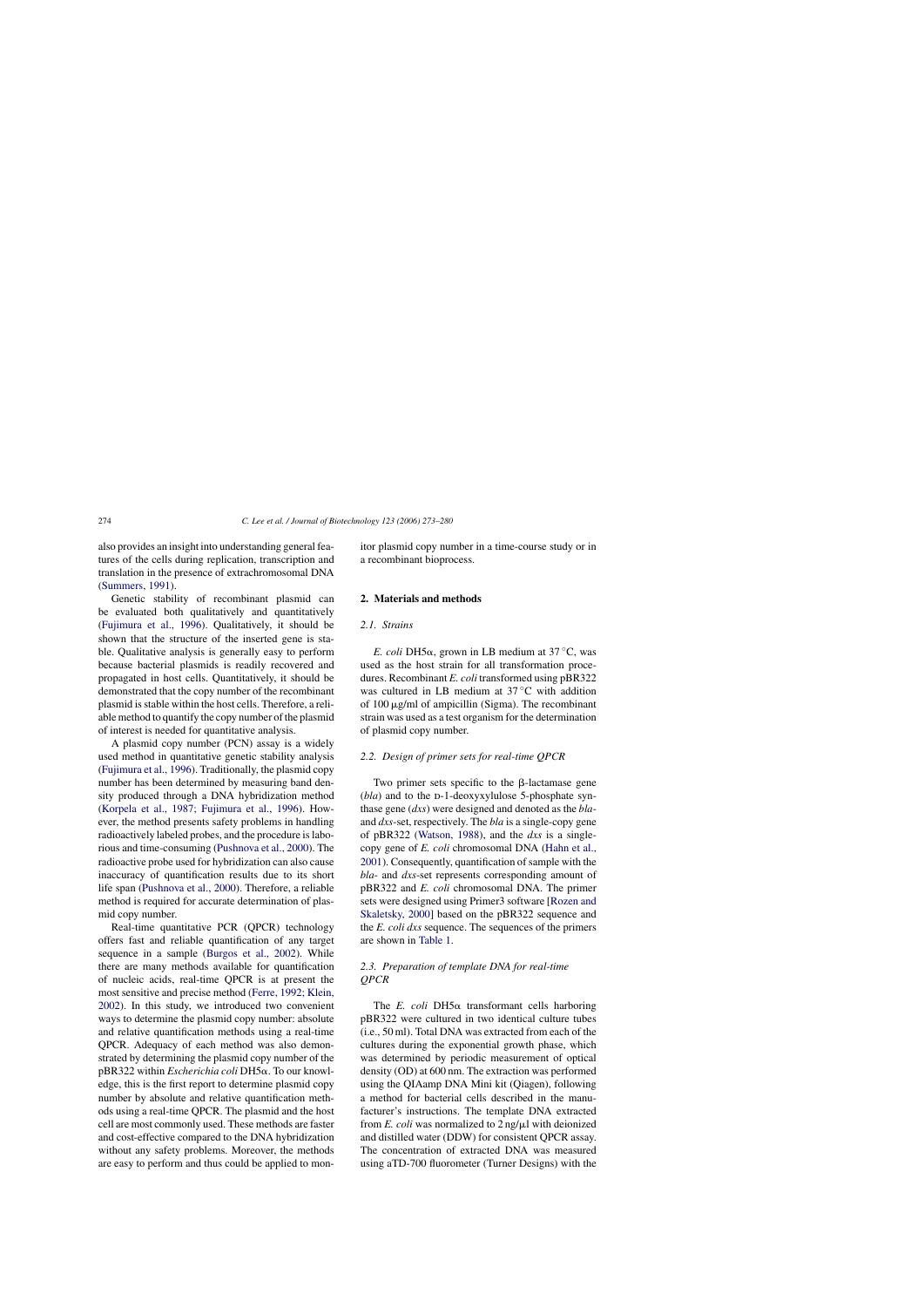| Target          | Accession no. | Primers $(5' \rightarrow 3')^a$                    | Length $(nt)$ | Primer position            | Product size (bp) |  |
|-----------------|---------------|----------------------------------------------------|---------------|----------------------------|-------------------|--|
| bla             | J10749        | F: CTACGATACGGGAGGGCTTA<br>R: ATAAATCTGGAGCCGGTGAG | 20<br>20      | 3382-3401<br>3443-3462     | 81                |  |
| dx <sub>S</sub> | AF035440      | F: CGAGAAACTGGCGATCCTTA<br>R: CTTCATCAAGCGGTTTCACA | 20<br>20      | 1509–1528<br>$1602 - 1621$ | 113               |  |

<span id="page-2-0"></span>Table 1 Sequences of primers for real-lime QPCR

<sup>a</sup> F and R indicate forward and reverse primers, respectively.

PicoGreen dsDNA Quantification Reagent (Molecular Probes). The prepared template DNA was analyzed to quantify *bla* and *dxs* in triplicate in real-time QPCR assay.

#### *2.4. Real-time QPCR using SYBR Green I dye*

Real-time QPCR amplification and analysis were performed using a LightCycler instrument with software version 3.5 (Roche Diagnostics). The threshold cycle  $(C_T)$  was determined by the 'Fit Points Method' in the software.

The QPCR assays with the sets were optimized with respect to the  $MgCl<sub>2</sub>$  concentration and the annealing temperature [\(Yu et al., 2005\).](#page-7-0) The optimal conditions were  $3 \text{ mM } MgCl<sub>2</sub>$  and  $62 \degree C$  for both primer sets detecting the *bla* and *dxs* (data not shown). The realtime QPCR mixture of  $20 \mu l$  was prepared using the LightCycler FastStart DNA Master SYBR Green I kit (Roche Diagnostics): 12.4  $\mu$ l PCR-grade water, 1.6  $\mu$ l MgCl<sub>2</sub> stock solution (final concentration  $3 \text{ mM}$ ),  $1 \mu$ l of each primer (final concentration  $0.5 \mu M$ ), 2  $\mu$ l reaction mix  $10 \times$  solution, and  $2 \mu l$  template DNA. The thermal cycling protocol was as follows: initial denaturation for 10 min at 95 ◦C followed by 40 cycles of 10 s at 95 °C, 10 s at 62 °C and 10 s at 72 °C. The fluorescence signal was measured at the end of each extension step at  $72^{\circ}$ C. After the amplification, a melting curve analysis with a temperature gradient of  $0.1 \degree C/s$  from 70 to 95 ◦C was performed to confirm that only the specific products were amplified. Finally, the samples were cooled down to  $40^{\circ}$ C for 30 s.

SYBR Green I dye binds to double-stranded DNA in a sequence-independent way and emits fluorescence; thus specific and non-specific PCR products are both detected ([Deprez et al., 2002\).](#page-7-0) Therefore, amplification of non-specific PCR products must be avoided for exact quantification [\(Wilhelm et al., 2003\).](#page-7-0) A melting curve analysis is frequently performed to rule out nonspecific PCR ([Ririe et al., 1997\).](#page-7-0) The melting process of double-stranded DNA causes a sharp reduction in the fluorescence signal around the melting temperature  $(T<sub>m</sub>)$  of the PCR product, resulting in a clear peak in the negative derivative of the melting curve (−d*F*/d*T*). Therefore, different fragments with different melting temperatures appear as separate peaks ([Ririe et al.,](#page-7-0) [1997\).](#page-7-0)

## *2.5. Construction of standard curves for plasmid copy number determination*

The PCR product of primers specific for *dxs* of *E. coli* was amplified by conventional PCR using the *dxs*-set (Table 1). The reaction mixture of  $50 \mu l$  contained 10 mM Tris–HCl (pH 9.0), 40 mM KCl, 1.5 mM  $MgCl<sub>2</sub>$ , 250 µM of each deoxynucleotide (dNTP), 0.5 mM of each primer, 2.5 U *Taq* DNA polymerase (Takara), and  $50$  ng *E. coli* DH5 $\alpha$  genomic DNA template. PCR amplification was performed with a PTC-100 thermal cycler (MJ research) according to the following program: an initial denaturation at 95 ◦C for 5 min, followed by 35 cycles of 30 s at  $95^{\circ}$ C, 30 s at 55 °C and 1 min at 72 °C; a final extension at 72 °C for 5 min. The PCR product was purified using the GENECLEAN Turbo kit (Qbio gene) and cloned into a pGEM-T Easy vector (Promega). The cloned plasmid was purified using the QIAprep Spin Miniprep Kit (Qiagen). The resulting plasmid contained two separate sequences specific for *bla* and *dxs* because the pGEM-T Easy vector contains a *bla* sequence identical with the *bla* in pBR322. Therefore, the plasmid can be detected by using either *bla*- or *dxs*-set. The plasmid was denoted as pGEM-BD.

A 10-fold serial dilution series of the pGEM-BD, ranging from  $1 \times 10^5$  to  $1 \times 10^9$  copies/µl, was used to construct the standard curves for both *bla* and *dxs*.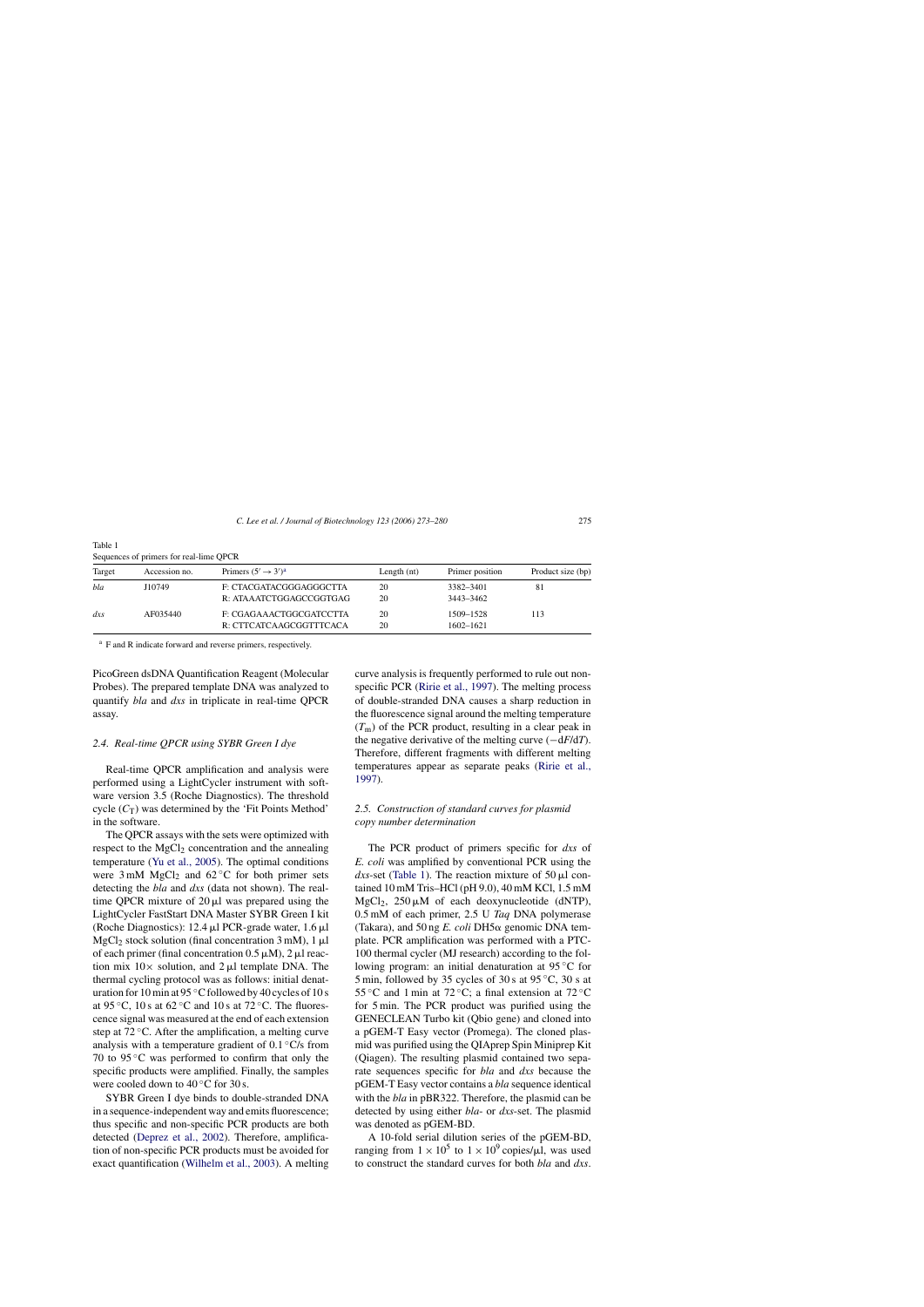<span id="page-3-0"></span>The concentration of the plasmid was measured using a fluorometer and the corresponding copy number was calculated using the following equation [\(Whelan et al.,](#page-7-0) [2003\):](#page-7-0)

DNA (copy)  
= 
$$
\frac{6.02 \times 10^{23} (copy/mol) \times DNA amount(g)}{DNA length(dp) \times 660(g/mol/dp)}
$$
 (1)

 $C_T$  values in each dilution were measured in duplicate using a real-time QPCR with the *bla*- and *dxs*-sets to generate the standard curves for *bla* and *dxs*, respectively. The  $C_T$  values were plotted against the logarithm of their initial template copy numbers. Each standard curve was generated by a linear regression of the plotted points. From the slope of each standard curve, PCR amplification efficiency (*E*) was calculated according to the equation ([Rasmussen, 2001\):](#page-7-0)

$$
E = 10^{-1/\text{slope}} - 1 \tag{2}
$$

## *2.6. Absolute and relative quantification in real-time QPCR*

Absolute and relative quantification methods ([Klein, 2002\)](#page-7-0) were simultaneously used to quantify the plasmid copy. Absolute quantification determines the exact copy concentration of target gene by relating the  $C_T$  value to a standard curve [\(Yu et al., 2005\).](#page-7-0) Relative quantification presents the amount of target gene in a sample relative to another sample (i.e., a calibrator), which contains both target and reference genes with a constant ratio. The target/reference ratios of all samples are normalized by the target/reference ratio of the calibrator. PCR amplification efficiencies (*E*) of target and reference sequences are required for the relative calculation ([Lehmann and Kreipe, 2001; Roche, 2001\).](#page-7-0) The results are expressed as a fold ratio of the normalized target amounts. In this experiment, *bla* and *dxs* were used as the target and reference genes, respectively.

Relative quantification was performed by the  $\Delta \Delta C_T$ method [\(Livak and Schmittgen, 2001\):](#page-7-0)

relative amount of target = 
$$
(1 + E)^{-\Delta \Delta C_T}
$$
 (3)

where  $\Delta \Delta C_T$ :  $\Delta C_T$  of the sample –  $\Delta C_T$  of the calibrator,  $\Delta C_T$ :  $C_T$  of the target –  $C_T$  of the reference, target: *bla* in pBR322, reference: *dxs* in *E. coli* chromosomal DNA, sample: total DNA extracted from the transformed *E. coli* and calibrator: pGEM-BD.

## **3. Results**

# *3.1. Amplification specificity confirmation of primer sets*

The amplification specificity was checked by both melting curve analysis and gel electrophoresis. [Fig. 1](#page-4-0) shows the melting peaks and the corresponding gel band pictures for the real-time QPCR products with the *bla*-set (A) and the *dxs*-set (B). The *bla*-set showed a sharp peak for the PCR product of the quantitative standard sample, pGEM-BD, at 87.0 ◦C. A single melting peak at the same melting temperature was produced for the PCR product of the total DNA sample. The *dxs*-set showed a single melting peak for the quantitative standard as well as for the total DNA sample, at the same temperature of 86.5 ◦C. Every PCR product also generated prominent bands with expected sizes in the gel electrophoresis analysis. The identity of amplified products was additionally confirmed by sequencing analysis [\(Fig. 1\)](#page-4-0). These results indicated that non-specific PCR products with the primer sets were not detected in the analyzed temperature range.

# *3.2. Standard curves and amplification efficiencies*

The standard curves for *bla* and *dxs*, each ranging from  $1 \times 10^5$  to  $1 \times 10^9$  copies/ $\mu$ l, are shown in [Fig. 2A](#page-5-0). Both curves were linear in the range tested  $(R^2 > 0.999)$  by the duplicate reactions. The slopes of the standard curves for *bla* and *dxs* were −3.42 and −3.43, respectively, which were identical [\(Nystorm et](#page-7-0) [al., 2004\).](#page-7-0) From the slopes, a high amplification efficiency of 0.96 was determined for both *bla* and *dxs* in the investigated range and was used for relative quantification.

### *3.3. Validation of the*  $\Delta \Delta C_T$  *method*

For the  $\Delta \Delta C_T$  calculation to be valid, the amplification efficiencies of the target and reference must be approximately equal  $(E<sub>target</sub> = E<sub>reference</sub> = E)$ . The variation of  $\Delta C$ <sub>T</sub>, the  $C$ <sub>T</sub> deviation between *bla* and *dxs*, with template dilution was examined to validate the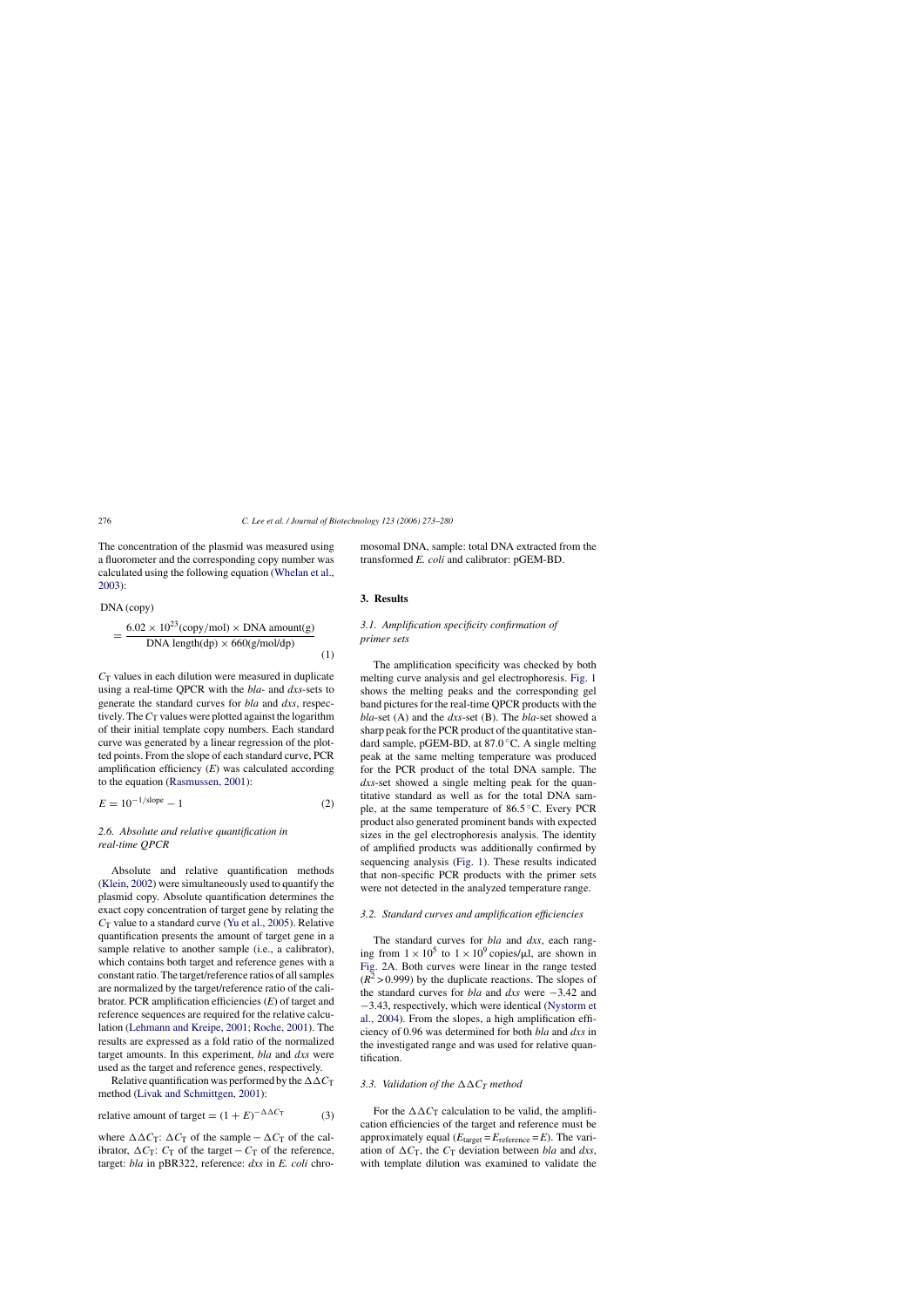<span id="page-4-0"></span>

bla PCR product from standrard sample:bla PCR product from E.coli total DNA Identity= 100.00% (81/81) gap=0.00% (0/81)

|    |                         |                          | CTACGATACG GGAGGGCTTA CCATCTGGCC CCAGTGCTGC AATGATACCG CGAGACCCAC |  |
|----|-------------------------|--------------------------|-------------------------------------------------------------------|--|
|    |                         |                          |                                                                   |  |
|    |                         |                          | CTACGATACG GGAGGGCTTA CCATCTGGCC CCAGTGCTGC AATGATACCG CGAGACCCAC |  |
| 61 |                         | GCTCACCGGC TCCAGATTTA T  |                                                                   |  |
|    |                         | 1111111111 11111111111 1 |                                                                   |  |
| 61 | GCTCACCGGC TCCAGATTTA T |                          |                                                                   |  |
|    |                         |                          |                                                                   |  |
|    |                         |                          |                                                                   |  |
|    |                         |                          |                                                                   |  |



Fig. 1. Confirmation of PCR amplification specificities of *bla*-set (A) and the *dxs*-set (B). Melting peaks were examined for the *bla*- and the *dxs*-sets with a quantitative standard sample (solid line) and an *E. coli* total DNA sample (dashed line) as templates. Gel electrophoresis of the PCR products was performed on 1% agarose gel. The melting temperatures and the amplicon sizes were 87.0 ◦C and 81 bp for the *bla*-set, and 86.5 ◦C and 113 bp for the *dxs*-set. For each set, the identity of the amplified products was confirmed by DNA sequencing analysis.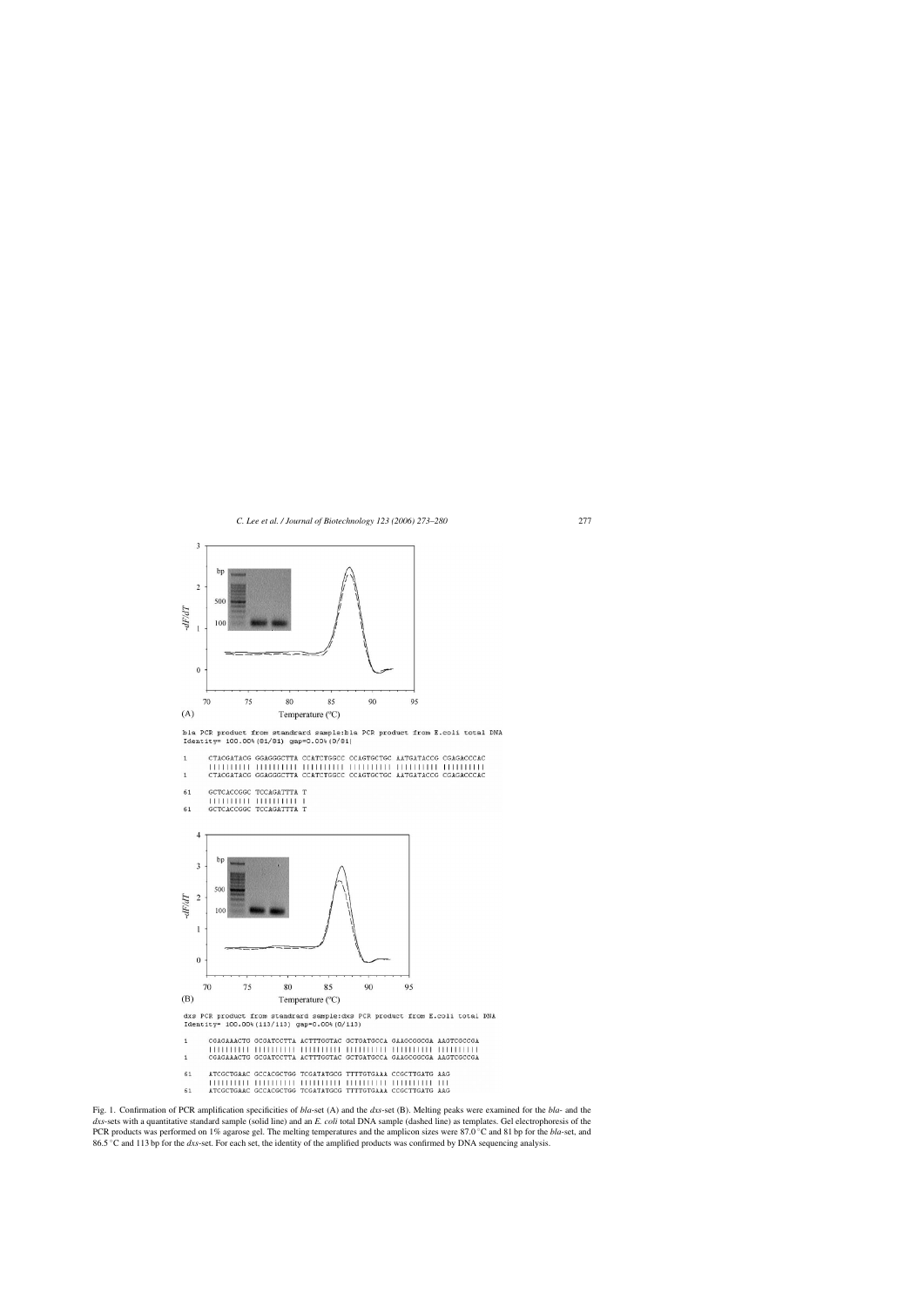<span id="page-5-0"></span>

Fig. 2. Construction of the standard curves for *bla* and *dxs* (A) and validation of the  $\Delta \Delta C_T$  calculation (B). The standard curves were constructed with serial 10-fold dilutions of the pGEM-BD, ranging from  $1 \times 10^5$  to  $1 \times 10^9$  copies/ $\mu$ l. Each standard dilution was amplified by real-time QPCR using *bla*- and *dxs*-set in duplicate. For each gene, determined  $C_T$  values were plotted against the logarithm of their known initial copy numbers  $(n=2)$ . A standard curve was generated by linear regression through these points (A). The  $\Delta C_T$ , the *C*<sup>T</sup> deviation of *bla* vs. *dxs*, was calculated for each dilution and plotted  $(n=2)$  (B). Average  $\Delta C_T$  = average  $\pm$  S.D.  $(n=10)$ .

Table 2 Estimated plasmid copy number (PCN) by absolute quantification

 $\Delta \Delta C_T$  method. The  $\Delta C_T$  was calculated using each of the 10-fold serial dilutions of the pGEM-BD. A plot of the logarithm of initial copy number versus  $\Delta C_T$  was made (Fig. 2B) and the slope of the regression line was close to zero (0.0028). This indicates that the amplification efficiencies of *bla* and *dxs* are identical enough for the  $\Delta \Delta C_T$  calculation [\(Livak and Schmittgen, 2001\).](#page-7-0)

#### *3.4. Determination of plasmid copy number*

Real-time QPCR amplifications of the total DNA samples from two separate cultures of  $E$ . *coli* DH5 $\alpha$ harboring pBR322 and standard samples were performed simultaneously. Absolute quantification was performed using the standard curves constructed (Fig. 2A). The absolute copy numbers of *bla* and *dxs* in the *E. coli* total DNA samples were determined from the corresponding standard curves, using the  $C_T$  values. The plasmid copy number of pBR322 was then calculated by dividing the copy number of *bla* by the copy number of *dxs*. Because *bla* and *dxs* are singlecopy genes of pBR322 and *E. coli* chromosomal DNA, respectively, the ratio of *bla* to *dxs* is equal to the plasmid copy number of pBR322. The results from the absolute quantification and the calculated plasmid copy numbers are shown in Table 2. The total DNA samples from the two separate cultures showed similar plasmid copy numbers of 18.7 and 18.3.

For relative quantification, *bla* and *dxs* were used as the target and the reference genes, respectively. Because pGEM-BD (i.e., calibrator) contained one copy of each *dxs* and *bla* specific sequence, the copy ratio of *bla* to *dxs* in the calibrator is also 1. Therefore, the result from the  $\Delta \Delta C_T$  calculation is equal to the copy ratio of *bla* to *dxs*, i.e., the plasmid copy number of pBR322 in the sample. The  $\Delta C_T$  of the calibrator was given as  $0.40 \pm 0.05$  by averaging the

| Culture | $C_{\rm T}^{\rm \,a}$ |                  | Copies <sup>b</sup> (copies/ $\mu$ l) |                           | PCN <sup>c</sup> |
|---------|-----------------------|------------------|---------------------------------------|---------------------------|------------------|
|         | bla                   | dxs              | bla                                   | $dx$ s                    |                  |
|         | $13.73 \pm 0.03$      | $17.68 \pm 0.05$ | $1.12 \times 10^7$ (2.0%)             | $5.98 \times 10^5$ (3.4%) | $18.7(3.9\%)$    |
|         | $13.86 \pm 0.03$      | $17.78 \pm 0.04$ | $1.03 \times 10^7$ (2.1%)             | $5.61 \times 10^5$ (2.8%) | 18.3(3.5%)       |

<sup>a</sup> Average  $\pm$  S.D. (*n* = 3).<br><sup>b</sup> Average (coefficient of variation) (*n* = 3).

 $\text{c}$  Average (coefficient of variation)  $(n=3)$ .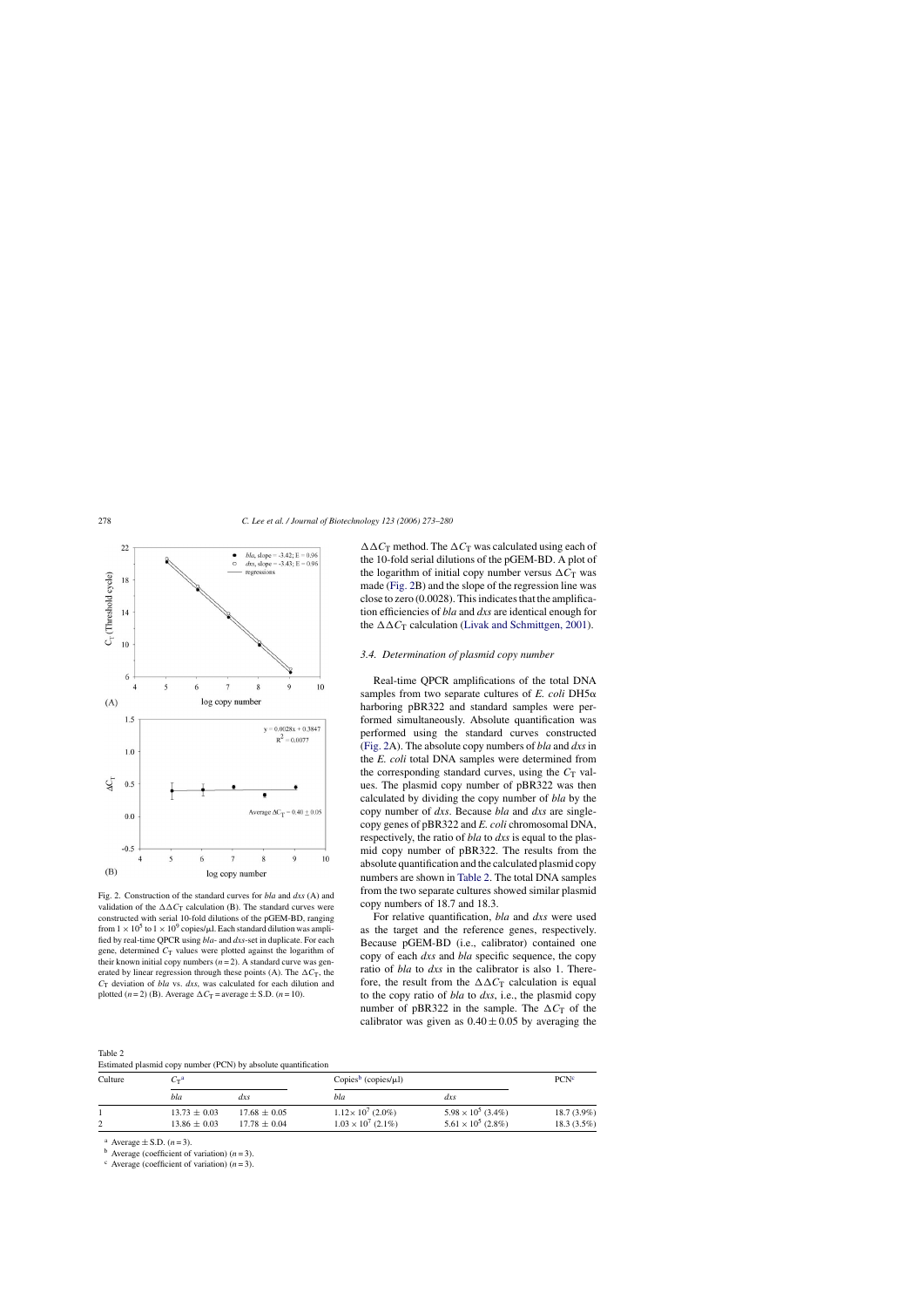| Culture | $\Delta C_T$ sample <sup>a</sup> | Calibrator <sup>b</sup> | $\Delta \Delta C_T^{\rm c}$ | PCN <sup>d</sup>     |                                               |
|---------|----------------------------------|-------------------------|-----------------------------|----------------------|-----------------------------------------------|
|         |                                  |                         |                             | $2-\Delta\Delta C_T$ | 1.96 <sup>-<math>\Delta\Delta C</math>T</sup> |
|         | $-3.95 \pm 0.06$                 | $0.40 \pm 0.05$         | $-4.35 \pm 0.08$            | $20.5(5.4\%)$        | $18.7(5.4\%)$                                 |
| ∠       | $-3.92 \pm 0.05$                 | $0.40 \pm 0.05$         | $-4.32 \pm 0.07$            | $20.0(4.8\%)$        | 18.4(4.7%)                                    |

Estimated plasmid copy number (PCN) by relative quantification

Table 3

<sup>a</sup> Average  $\pm$  S.D. (*n* = 3).<br><sup>b</sup> Calculated from the serial dilutions of the quantitative standard sample used for standard curve construction. Average  $\pm$  S.D. (*n* = 10).<br><sup>c</sup> Average  $\pm$  S.D. (*n* = 3).<br><sup>d</sup> Averag

 $\Delta C_T$  values determined from the 10-fold serial dilutions of the pGEM-BD ([Fig. 2B](#page-5-0)). The determination of  $\Delta C_T$  of each dilution was performed in duplicate. The results from the relative quantification and the calculated plasmid copy numbers are shown in Table 3. Based on Eq. [\(3\)](#page-3-0) with the assumption that the amplification efficiency  $(E)$  is 1, the plasmid copy number was determined by the  $2^{-\Delta\Delta C_T}$  calculation. The results were 20.5 and 20.0 for the total DNA samples from the separate *E. coli* cultures. Using the experimentally calculated value [\(Fig. 2A](#page-5-0)) of 0.96 for *E* in Eq. [\(3\),](#page-3-0) the plasmid copy numbers were 18.7 and 18.4 for each sample. This calculation was also valid because the amplification efficiencies of *bla* and *dxs* were almost identical to each other ([Fig. 2\).](#page-5-0)

The results from both absolute and relative quantification were reproducible and close to the reported values. The plasmid copy number of pBR322 is known to be 15–20 within *E. coli* host cells [\(Muesing et al.,](#page-7-0) [1981; Lin-Chao and Bremer, 1986; Qiagen, 2004\).](#page-7-0) The coefficient of variation (CV) values calculated from the absolute and relative quantification results were 2.8–3.9% and 4.7–5.4%, respectively. These values are about half the *CV* from a recent report on the development of a new plasmid copy number assay method, 7.1–9.8% ([Pushnova et al., 2000\).](#page-7-0)

## **4. Discussion**

We demonstrated the feasibility of two real-time QPCR methods to determine plasmid copy number. The absolute and relative quantification methods require the separate detection of the plasmid and the host chromosomal DNA. The detection is performed using a primer set specific to a single-copy gene in each target molecule.

In this study, SYBR Green I dye was used in realtime QPCR analysis because it has several advantages over sequence-specific probes when singleplex PCRs are performed. Both detection formats have about the same detection limit, reproducibility, and dynamic range ([Deprez et al., 2002; Wilhelm et al., 2003\).](#page-7-0) The accumulation of primer dimers and the amplification of non-specific PCR products can be analyzed only in SYBR Green I detection ([Deprez et al., 2002\).](#page-7-0) In a previous study, SYBR Green I detection was used to determine host DNA contamination in plasmid preparations and provided a reliable alternative to traditional blotting methods and to more expensive TaqMan protocols [\(Vilalta et al., 2002\).](#page-7-0)

We applied the real-time QPCR based methods to quantify the plasmid copy number of pBR322 within  $E.$  *coli* DH5 $\alpha$  host cells. The results corresponded to the previously known values and were precise with CV values of 2.8–5.4% ([Tables 2 and 3\).](#page-5-0) It should be noted that the relative quantification results were nearly equal to the absolute quantification results when the calculated value of amplification efficiency (*E*), 0.96, was used for the  $(1 + E)^{-\Delta\Delta C_T}$  calculation. This agreement means that the relative quantification based method established in this study was successfully applied to the determination of plasmid copy number in the DNA.

For reliable analysis, stable storage of quantitative standards is very important. We used the recombinant plasmid pGEM-BD as a standard sample. Use of cloned targets in carrier DNA is common in real-time QPCR analyses [\(Whelan et al., 2003\).](#page-7-0)

Two real-time QPCR methods (i.e., absolute and relative) with the primer sets designed in this study and the pGEM-BD can be directly applied to any recombinant system which uses a plasmid containing *bla* with *E. coli* as the host cell. The ampicillin resistance gene, *bla* is one of the most frequently used genetic markers